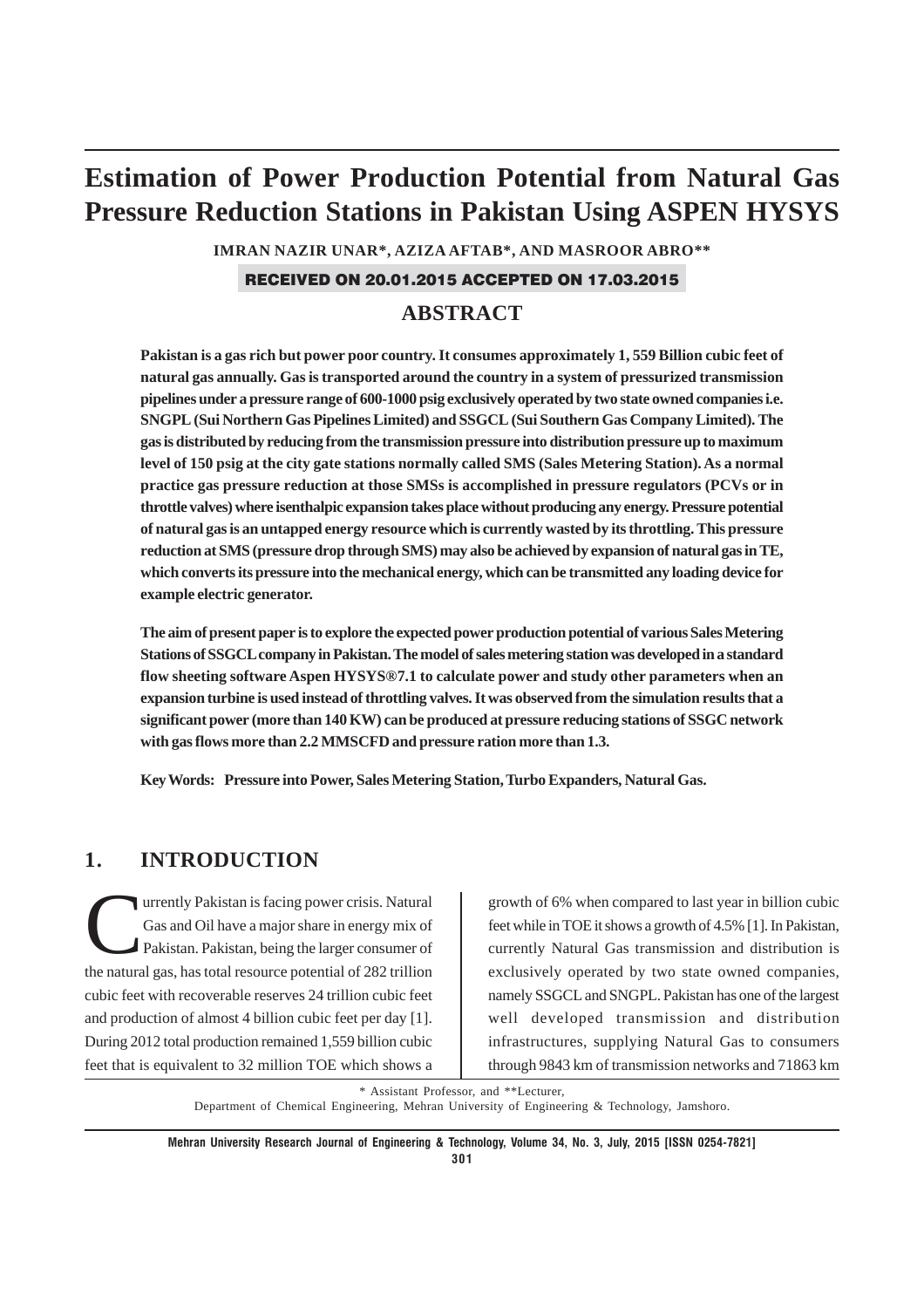of distribution system [2]. So there is a huge amount of hidden power potential in natural gas.

Natural gas in transmission networks is transported for longer distances at high pressure ranges 600-1000 psig to main cities and end users. High pressure throughout the transmission network is maintained by means of compression stations. A brief process of an integrated gas company is presented in Fig. 1. As per Oil and Gas Regulatory Authority Ordinance, 2002, the pressure for domestic or industrial use must be reduced to 300 psig or less [3]. Pressure is reduced at a Sales Metering Station or City Gate Station.

An schematic diagram of SMS is shown in Fig 2. In Fig. 2, Natural gas is first filtered from any dust/condensate (heavier hydrocarbons). Then pressure of gas is reduced up to the desired limits through throttling valves or pressure control valves. Finally low pressure gas is measured and being odorized by injection of some odorant so that it can be detected at the time of leakage.

In throttling process gas pressure is reduced from a higher level to a lower level which leads a drop in temperature of natural gas. During throttling, most gases cool down because of isenthalpic expansion. The temperature drop in natural gas during throttling lies in a range of about 4.5-



**302**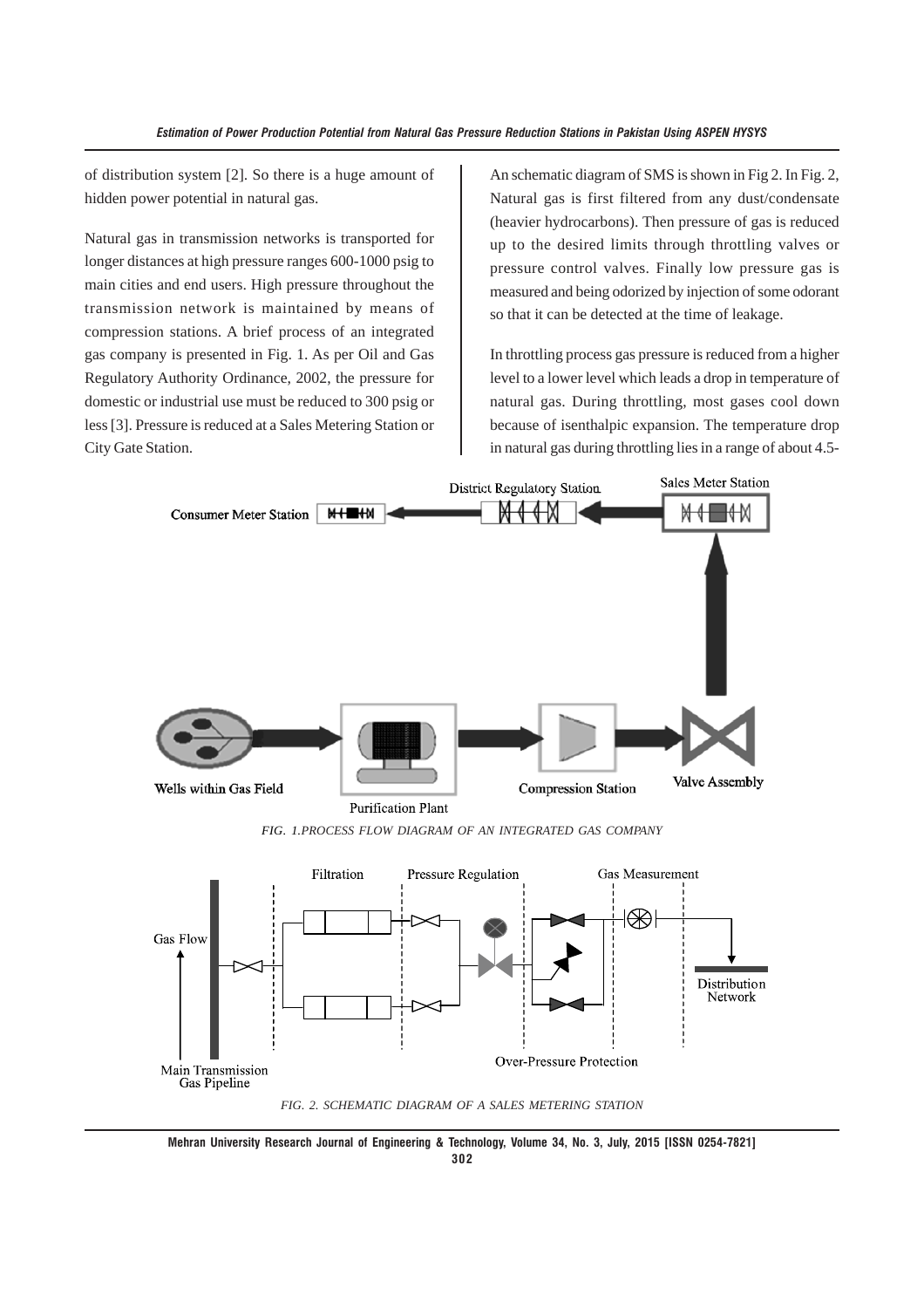5°C per 1 MPa [4]. So in the cases of greater temperature drop, natural gas must be preheated before throttling/ expansion in order to avoid hydrate formation or condensation of heavier hydrocarbons that may cause the blockage of distribution lines [5]. With these conventional methods of pressure reduction through expansion valves/throttle valves, mechanical Exergy is destroyed. Replacement of gas throttling process by the process of its expansion in Turbo-expander converts the pressure of natural gas/enthalpy of natural gas into mechanical energy which can be transmitted to a loading device [6] for example an electric generator, compressor or pump. A significant amount of cold is also generated as the gas is expanded in turbo-expander to lower pressure. In this way low pressure gas may also be used as a coolant in a cooling system.

The complete PIP (Pressure into Power)unit may take various models for various purposes depending on the site conditions and the desired outputs. It would be more suitable to install TEs (Turbo Expanders) parallel to existing pressure reduction throttle valves for assuring the reliability of the system. Simply PIP may be installed to derive electric generator to produce electricity and sold to local grid station. The flow and pressure of natural gas may vary seasonally, ultimately rate of power production will vary (fluctuate) so it will be more suitable to transfer recovered energy in any energy carrier which may be stored and used rather than supplying to a local grid station. Because of large annual variation in Natural Gas flow and the impact of season on pressure and flow results a fluctuated power generation, and the system behaves like a solar or wind renewable source.

A proposed model of power generation system is shown in Fig. 3 in which turbo-expander is installed parallel to the existing pressure reduction station assuring the reliability of the system. Natural Gas cools rapidly during expansion in TE, temperature drop in a TE is approximately 15-20°C per MPa [4]. The temperature of gas at outlet of TE must be maintained above the hydrocarbon dew point and also water dew point to avoid condensation and hydrate formation. That is why a pre-heater is required to maintain outlet temperature of gas.

Several researchers worked on the recovery of pressure potential from natural gas transmission lines. Ebrahim and Esmaeil [5] developed a computer simulation in



*FIG. 3. EXERGY RECOVERY IN A PRESSURE REDUCTION STATION USING TURBO-EXPANDER*

**Mehran University Research Journal of Engineering & Technology, Volume 34, No. 3, July, 2015 [ISSN 0254-7821] 303**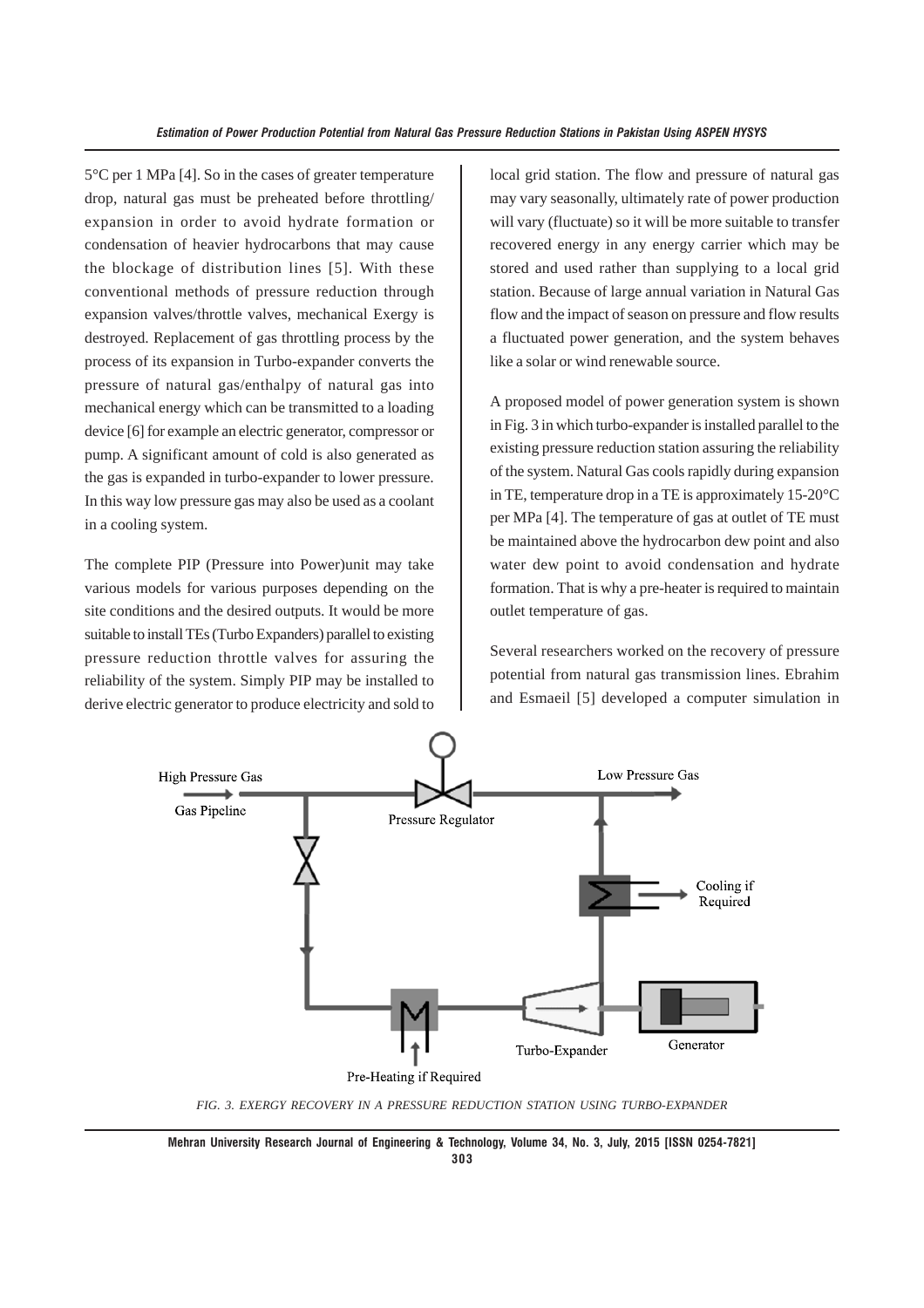HYSYS to estimate the power generation potential for the natural gas transmission network in Iran. Power generation opportunities were also estimated in Bangladesh from pressure reducing stations using standard statistical curve fitting method [7]. Unar, et. al. [8] estimated the power from the industrial SMSs in SNGPL network of Pakistan using standard statistical curve fitting. Maddaloni and Rowe [9] investigated for the production of hydrogen using turbo expanders for power generation at pressure reducing stations. Howard, et. al. [10] investigated the performance of hybrid TEfuel cell system for power recovery at natural gas pressure reduction stations.

The aim of present work is to estimate the expected power generation at SMSs of SSGCL network of Pakistan with PIP system (that is being wasted currently) through simulations developed in Aspen HYSYS®7.1. The study also focuses on the seasonal effects of natural gas flow at those SMSs.

#### **2. METHODOLOGY**

A simulation of a system is the operation of a model, which is a representation of that system. The model is amenable to manipulation which would be impossible, too expensive, or too impractical to perform on the system which it portrays. Modeling and simulation are the modern tools to conducted the several scientific and engineering. The present study was conducted through the simulation on the model of proposed PIP system developed in standard flow sheeting software Aspen HYSYS®7.1. The work was divided in two parts. The first part was to collect the necessary data from the natural gas transmission companies whereas the second part was to develop the model in Aspen HYSYS®7.1. Both the steps are briefly discussed as follows:

# **2.1 Data Collection**

Model development and simulation of proposed PIP system requires following input data:

- **Natural gas flow rate and its composition**
- Gas Pressures at inlet and outlet of an SMS
- $\blacksquare$  Inlet temperature of natural gas
- $\blacksquare$  Isentropic efficiency of expander

Statistical records/Data Sheets were taken from SSGC Pakistan for the years 2010-2011.Average capacity (NG flow in MMSCFD), average pressure and temperature of inlet gas and outlet pressure of different SMSs operated by SSGC were given in these data sheets.

# **2.2 Development of Model in Aspen HYSYS®7.1 and Simulations for Various SMSs**

Aspen HYSYS is a powerful engineering simulation tool, has been uniquely created with respect to the program architecture, interface design, engineering capabilities and interactive operations. The integrated steady state and dynamic modeling capabilities, where the same model can be evaluated from either perspective with full sharing of process information, represent a significant advancement in the engineering software industry. Aspen HYSYS serves as the engineering platform for modeling processes from Upstream, through Gas Processing and Cryogenic facilities, to Refining and Chemicals processes [11].

In present work a model of proposed system (Fig. 3) was developed in Aspen HYSSYS®7.1 to calculate the power generation capacity and the impact of different factors on rate of power production using real site data obtained from SSGCL. PR (Peng-Robinson) equation of state as described by Equation (1) was solved to calculate the specific volume of a gaseous mixture of chemicals at a specified temperature and pressure.

$$
P = \frac{RT}{\hat{v} - b} - \frac{a}{\hat{v}(\hat{v} + b) + b(\hat{v} - b)}
$$
(1)

where P is Pressure, T is Temperature, R is General gas constant,  $\hat{v}$  is Specific volume, and Z is Compressibility factor of real gas.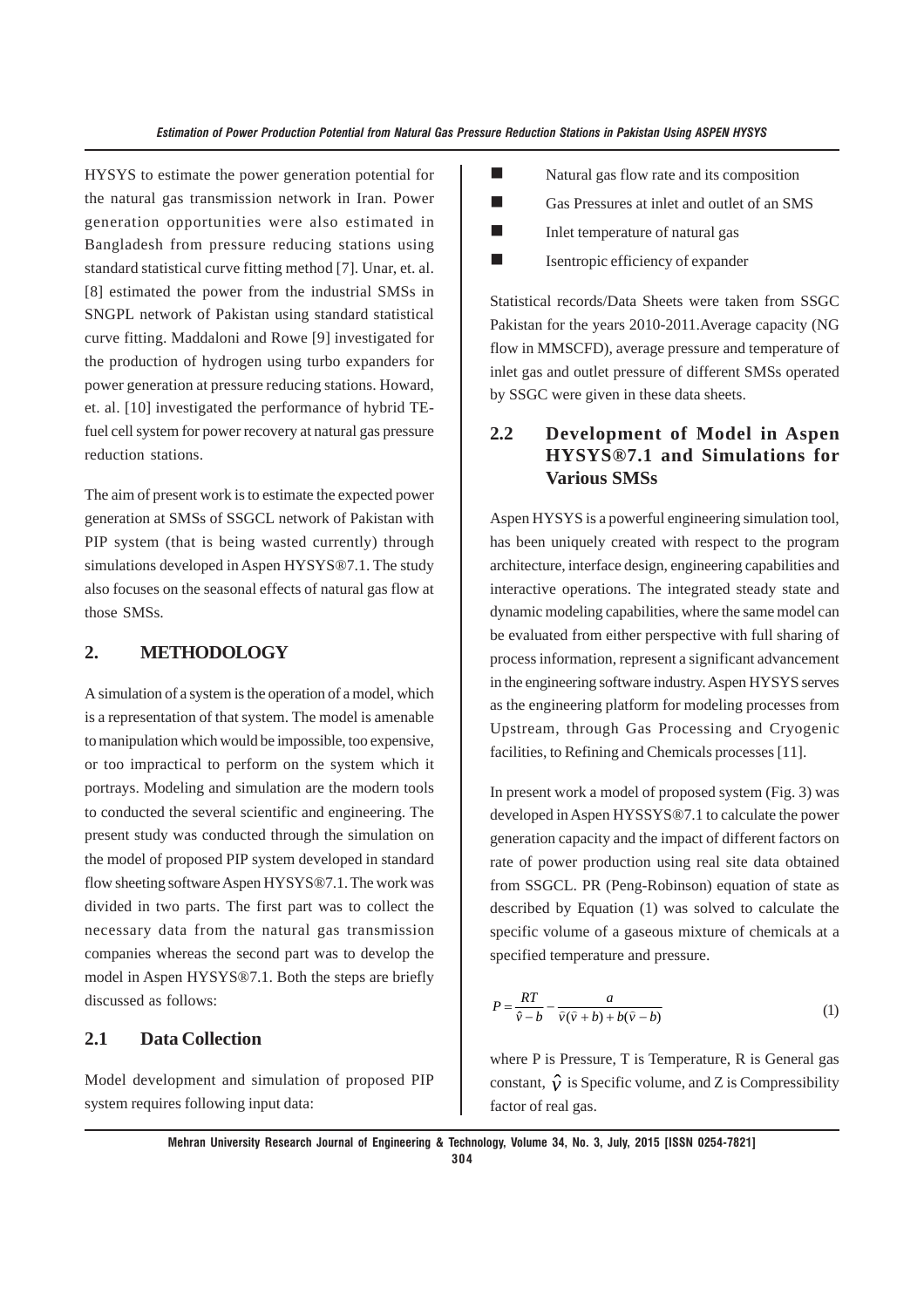PFD (Process Flow Diagram) of the model developed in the software is shown in Fig. 4.

The main simulation results were:

- **Power required for pre-heating of Natural Gas**
- Required temperature of inlet gas
- Power generated

#### **3. RESULTS AND DISCUSSION**

The domestic and industrial natural gas requirements of Sindh province are fulfilled by SSGC Company through a huge transmission system having various SMSs (pressure reduction stations) at different locations in the region (Sindh and Balochistan). Statistical records showing average NG flow (MMSCFD), average pressure and temperature of inlet gas and outlet pressure of all SMSs for the month of September 2011 were taken from SSGCL Pakistan.

Computer simulations for expansion turbines were developed for different SMSs operated by SSGCL to calculate the power that may be recovered by using turboexpander in place of throttling valve in a pressure reduction station.

SMSs with less gas flow rates and pressure drops were neglected due to very low power generation. Finally 7

SMSs were analyzed to produce reasonable power for the month of September 2011 shown in Table 1.

It is seen from the Table 1 that a significant amount of power may be produced at various SMSs operated by natural gas transmission companies in Pakistan.

Highest estimated power production is 1727 kW from a domestic SMS (Karachi SMS) because of high natural gas flow and pressure reduction ratio. While industrial SMSs that are ACPL, FJFC and FFBL also have a good power potential of 1518, 1262 and 944 kW respectively. However, the rate of power generation from Karachi Terminal SMS

**TABLE 1. MONTHLY ESTIMATED POWER RODUCTION FROM DIFFERENT SMSS**

| <b>SMS</b><br>Location | Pressure<br>Ratio<br>(High/Low) | Energy<br>Natural<br>Required For<br><b>Gas Flow</b><br>Pre-Heating<br>(MMSCFD)<br>(KW) |          | Estimated<br>Power<br>Production<br>from<br><b>Simulations</b><br>(KW) |  |
|------------------------|---------------------------------|-----------------------------------------------------------------------------------------|----------|------------------------------------------------------------------------|--|
| ACPL                   | 1.3                             | 193.3                                                                                   | $\Omega$ | 1518                                                                   |  |
| <b>FJFC</b>            | 1.3                             | 196.5                                                                                   | $\Omega$ | 1262                                                                   |  |
| FFBL.                  | 1.25                            | 120                                                                                     | $\Omega$ | 944                                                                    |  |
| Karachi                | 3                               | 239                                                                                     | 6478     | 1727                                                                   |  |
| Malir                  | 3.5                             | 95                                                                                      | 3206     | 536                                                                    |  |
| Pak Steel              | 3.8                             | 38                                                                                      | 1475     | 188                                                                    |  |
| Hyd Main               | 2.2                             | 22                                                                                      | 374      | 141                                                                    |  |



*FIG. 4. SIMULATION OF PROPOSED MODEL IN ASPEN HYSSYS®7.1*

**Mehran University Research Journal of Engineering & Technology, Volume 34, No. 3, July, 2015 [ISSN 0254-7821] 305**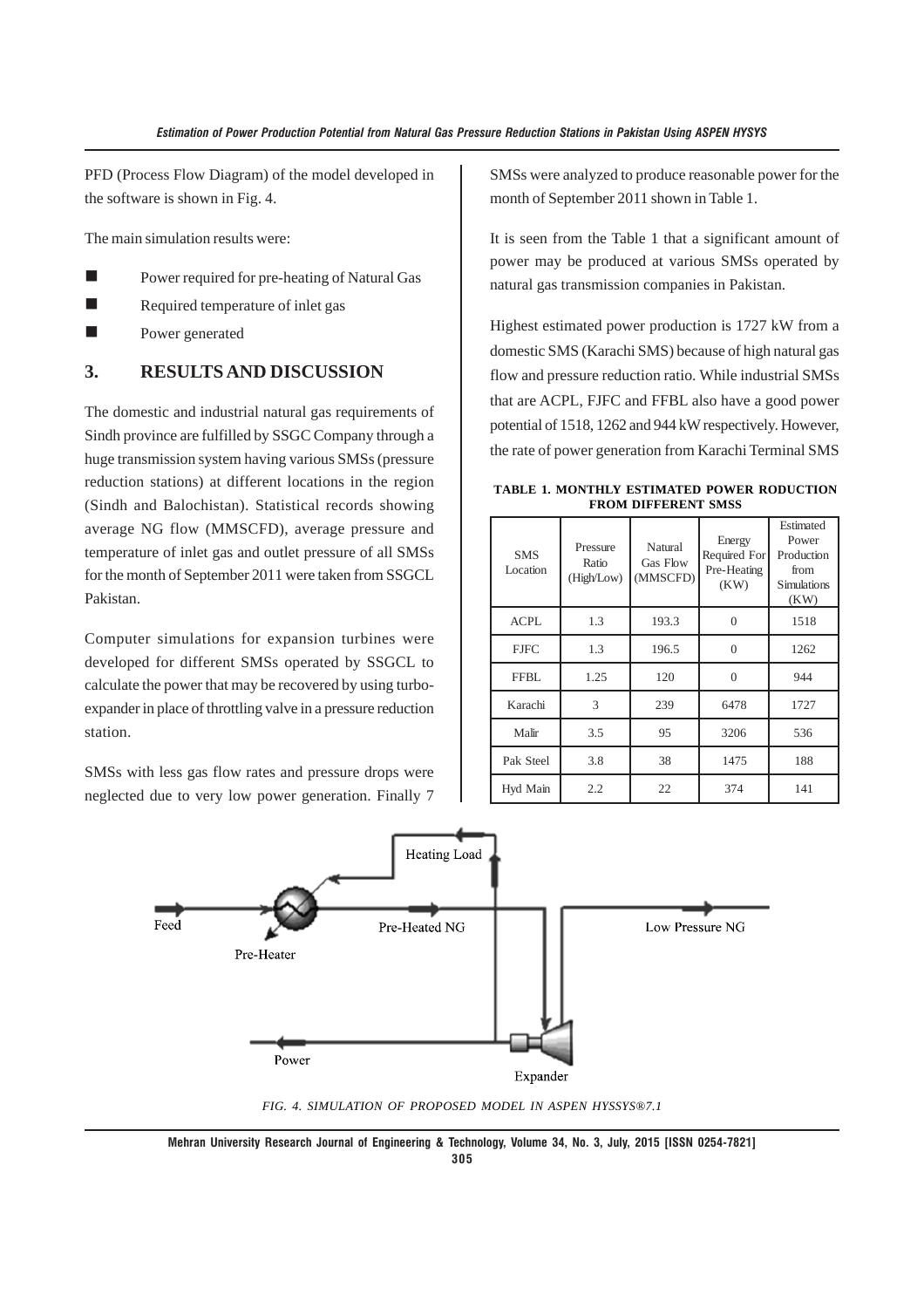is analyzed for various months where the maximum power generation was up to 2 MW. The power production estimations are in the similar range as compared with the SMSs in SNGPL as per our previous studies [8]. Necessary amount of energy required to pre-heat natural gas in order to keep its outlet temperature above the dew point is also presented in Table1. In first three SMSs there is no need of pre-heating natural gas because at related gas flow rate and pressure drop the outlet temperature of natural gas remains above dew point or condensation temperature. It is also evident from the calculations that power production directly varies with gas flow as per conclusions of earlier studies [10,12-13].

Similarly using statistical records for KT (Karachi Terminal) SMS, impact of gas flow rate on the rate of power production was analyzed and the results are tabulated in Table 2.

Maximum estimated power produced from KT SMS is 2.19 MW in the month of February, 2011 and minimum is 1.27 MW in May, 2011.

| Location      | Month             | Pressure<br>Ratio<br>(High/Low) | <b>KT SMS</b><br>Sale<br>(MMSCFD) | Estimated<br>Power<br>Production<br>(KW) |  |
|---------------|-------------------|---------------------------------|-----------------------------------|------------------------------------------|--|
|               | September<br>2010 | 2.77                            | 264                               | 1818                                     |  |
|               | October<br>2010   | 2.79                            | 245                               | 1805                                     |  |
|               | November<br>2010  | 3.034<br>239                    |                                   | 1727                                     |  |
|               | December<br>2010  | 2.71                            | 286                               | 2082                                     |  |
|               | January<br>2011   | 2.87                            | 299                               | 2026                                     |  |
| <b>KT SMS</b> | Feburary<br>2011  | 2.65                            | 297                               | 2194                                     |  |
|               | March<br>2011     | 2.6                             | 259                               | 1883                                     |  |
|               | April<br>2011     | 3.32                            | 216                               | 1370                                     |  |
|               | May<br>2011       | 3.66                            | 211                               | 1275                                     |  |
|               | June<br>2011      | 3.47                            | 215                               | 1359                                     |  |

**TABLE 2. MONTHLY ESTIMATED POWER PRODUCTION FROM KT SMS (FROM SEPTEMBER 2010 TO JUNE 2011)**

# **3.1 Impacts of Gas Flow on the Rate of Power Production**

The gas flow over an SMS may vary seasonally due to domestic/industrial consumption variations thought the year. Table 2 represents the monthly power production of KT SMS in different months (from September 2010 to June 2011) with different gas flow rates. It is seen that power production varies with change in gas flow and pressure reduction ratio. The impact of gas flow on the rate of power generation is shown graphically in Fig. 5.

From Fig. 5 it is clear that the rate of power production directly varies with change in gas flow. With decreasing gas flow, rate of power production also decreases while an increase in gas flow cause an increase in power production. In graph at 264 MMSCFD power generation is 1818 kW, as in next month when the gas flow is decreased to 245 MMSCFD power generation is also decreased to 1805kW. This may also be quoted as seasonality impact on the power production as studied by Maddaloni, *et .al.* [9]. This is because of the gas consumption variations for summer and winter season at domestic SMS.



*FLOW RATES FROM KT SMS*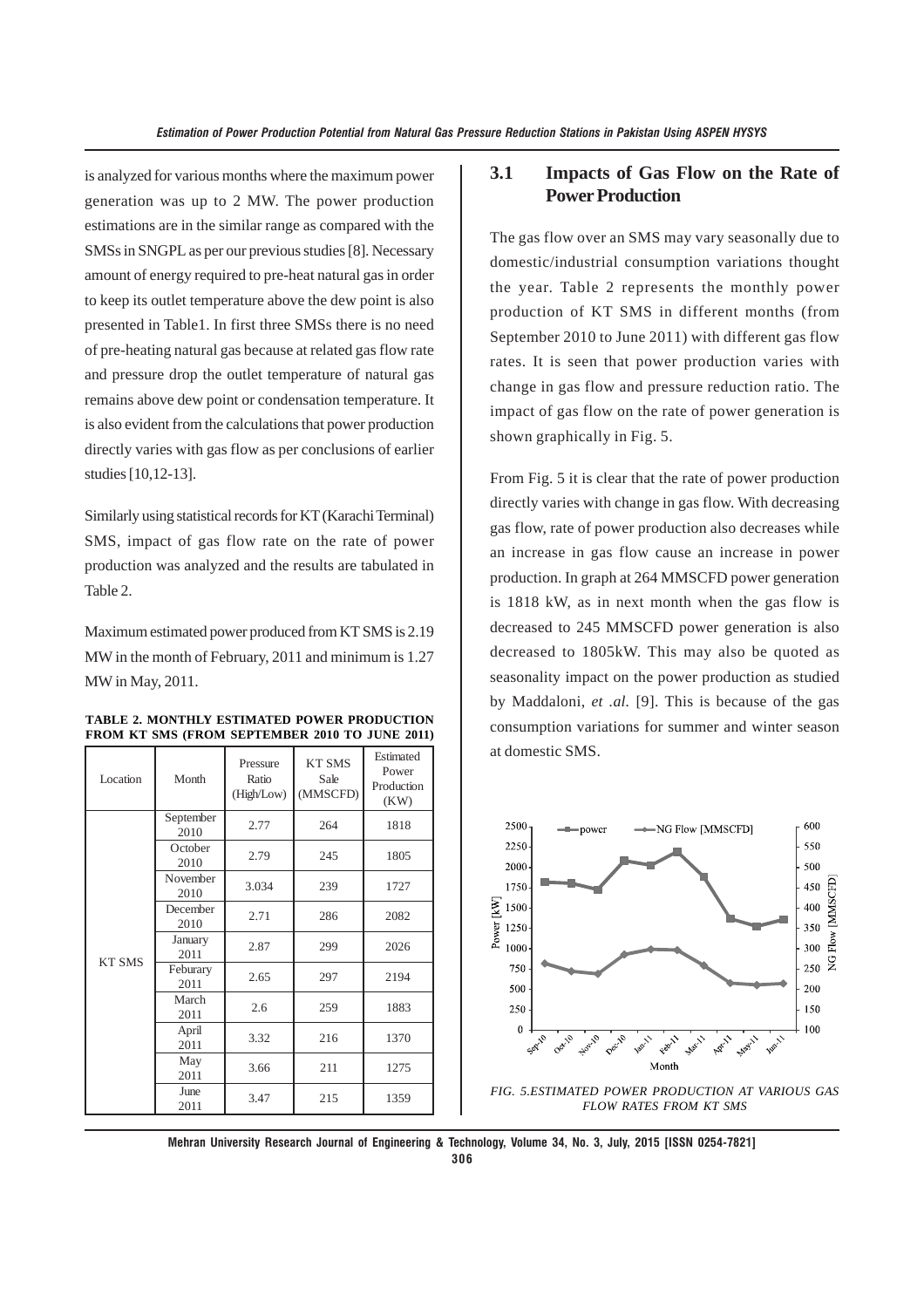# **3.2 Dependence of Power output on TE's Isentropic Efficiency**

Isentropic efficiency is the ratio of the real turbine output in which losses of mechanical energy through friction happens to the theoretical ideal turbine output [12]. The developed model has further used to investigate the impact of the TE's isentropic efficiency on the rate of power production, heat consumption and temperature at expander inlet. Table 3 shows the estimated rate of power generating and pre-heating load at different isentropic efficiencies.

It is a common understanding that in any system the overall performance of the system depends on the working efficiency of different components. Main component in our proposed model is a Turbo-Expander. In order to estimate the rate of power generation from the system first we have to specify the efficiency of Turbo-Expander. In our work we have evaluated the estimated rate of power generation from different SMSs at different isentropic efficiencies of Turbo-Expander. The results are graphically represented in Fig.6.

Fig. 6 shows that the inlet temperature and heat consumption increases linearly with increase in isentropic efficiency. While power production shows a dual nature with change in Isentropic efficiency of TE because of TE design.

# **4. CONCLUSIONS**

Pakistan consumes approximately 38.41 billion m<sup>3</sup> of natural gas annually. Gas is transported around the country in a system of pressurized pipelines. In Pakistan

NG transportation system is operated by two giant integrated gas companies i.e. SNGPL and SSGCL operating more than 200 SMSs (Metering and pressure reduction stations) throughout the Pakistan. Long distance pipelines are operated at high pressure, which is lowered at various junctions called SMSs. At these SMSs pressure regulating devices (control valves or regulators) drops the pressure to the appropriate pressure for the low pressure network according to the requirement of end users.

When these pressure regulators are replaced by a TE (Expansion Turbine) the pressure potential currently which is wasted during pressure reduction process is captured in the form mechanical power or electricity.

Pakistan has a well-developed NG transmission system so there is a great hidden potential to develop systems for power generation.



*FIG. 6. DEPENDENCE OF POWER OUTPUT ON TURBO-EXPANDER'S ISENTROPIC EFFICIENCY*

**TABLE 3. ESTIMATED POWER GENERATION AND ENERGY REQUIRED FOR PRE-HEATING AT DIFFERENT ISENTROPIC EFFICIENCIES OF TURBO-EXPANDER**

| Isentropic Efficiency of TE (%)  | 60   | 65   | 70   | 75   | 80   | 85   | 90   |
|----------------------------------|------|------|------|------|------|------|------|
| Temperature at TE inlet (°F)     | 125  | 132  | 138  | 144  | 150  | 157  | 164  |
| Energy Required for Heating (kW) | 3214 | 3718 | 4151 | 4585 | 5020 | 5529 | 6040 |
| Power Generation (kW)            | 1746 | 1696 | 1714 | 1734 | 1757 | 1720 | 1694 |